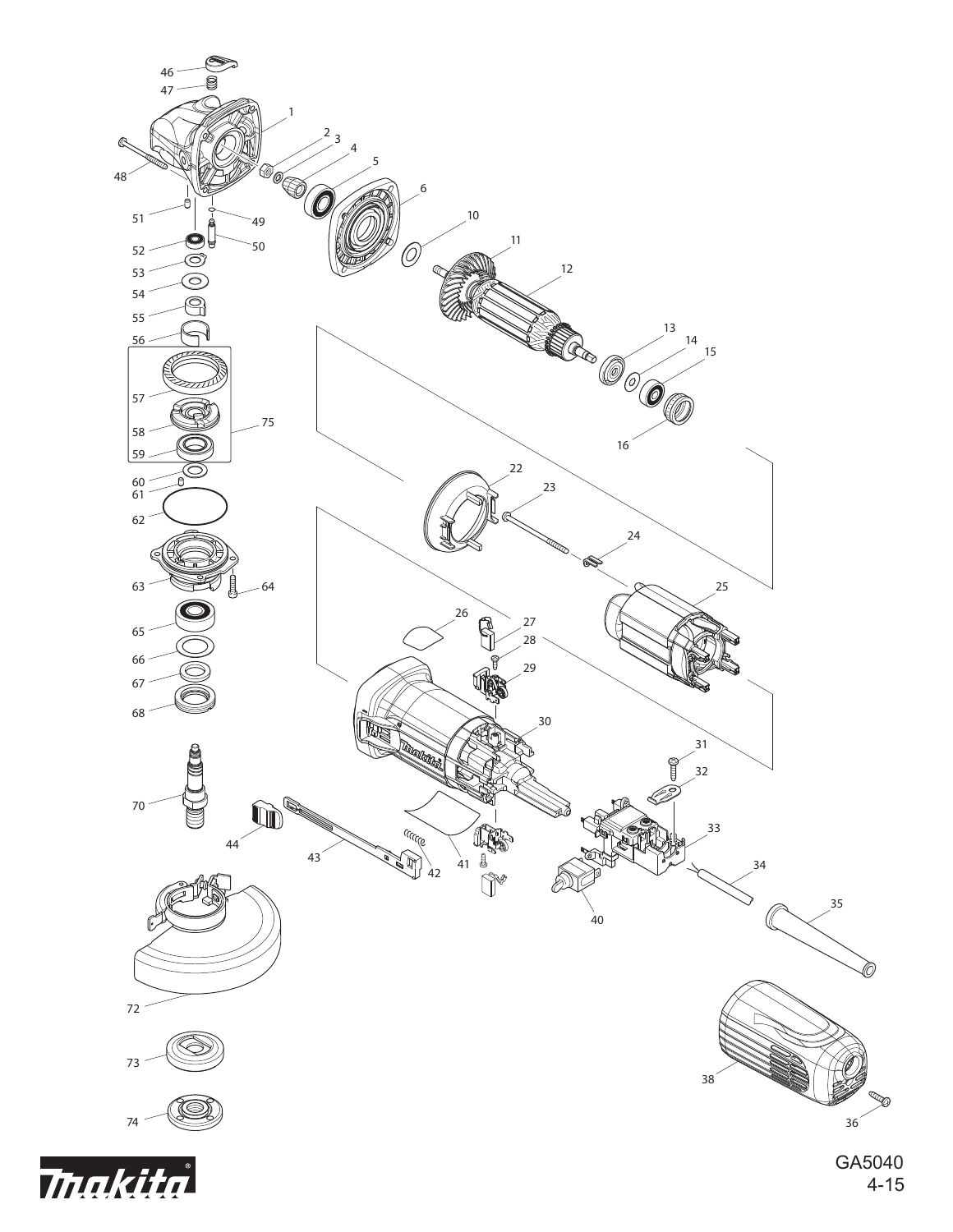## **Model GA5040 Parts List**

A = Standard Equipment = Circuit Diagram

| Item#     | Part#           |          | <b>Description</b>                 | Q'ty Unit      |       |
|-----------|-----------------|----------|------------------------------------|----------------|-------|
| 001       |                 | 168705-9 | <b>GEAR HOUSING COMPLETE</b>       |                | 1 PC. |
| 002       |                 | 252186-8 | HEX. NUT M6                        |                | 1 PC. |
| 003       |                 | 253077-6 | <b>FLAT WASHER 6</b>               |                | 1 PC. |
| 004       |                 | 227591-8 | SPIRAL BEVEL GEAR 10               |                | 1 PC. |
| 005       |                 |          | 211142-7 BALL BEARING 6001LLB      |                | 1 PC. |
| $006-1$   |                 | 141981-0 | <b>GEAR HOUSING COVER COMPLETE</b> |                | 1 PC. |
| 010       |                 | 253084-9 | <b>FLAT WASHER 12</b>              |                | 1 PC. |
| 011       |                 | 240134-9 | <b>FAN 60</b>                      |                | 1 PC. |
| 012       |                 | 515361-0 | <b>ARMATURE ASS'Y 115V</b>         |                | 1 PC. |
|           | D <sub>10</sub> |          | INC. 11,13-15                      |                |       |
| 013       |                 | 681656-4 | <b>INSULATION WASHER</b>           |                | 1 PC. |
| 014       |                 | 253823-7 | <b>FLAT WASHER 7</b>               |                | 1 PC. |
| 015       |                 | 210027-4 | <b>BALL BEARING 627DDW</b>         |                | 1 PC. |
| 016       |                 | 421738-8 | LABYRINTH RUBBER RING 22           |                | 1 PC. |
| 022       |                 | 453367-9 | <b>BUFFLE PLATE</b>                |                | 1 PC. |
| 023       |                 | 266258-3 | <b>TAPPING SCREW 4X70</b>          |                | 2 PC. |
| 024       |                 | 344871-8 | <b>RETAINER</b>                    |                | 2 PC. |
| 025       |                 | 628187-2 | FIELD 115V                         |                | 1 PC. |
| 026       |                 | 898443-6 | <b>SJS2 MARK LABEL</b>             |                | 1 PC. |
| 027       | CB325           |          | CARBON BRUSH SET CB-325 (195001-2) |                | 1 SET |
| 028       |                 | 266007-8 | TAPPING SCREW BIND PT 3X10         |                | 2 PC. |
| $029-1$   |                 | 643770-4 | <b>BRUSH HOLDER</b>                | $\overline{2}$ |       |
| 030       |                 | 453366-1 | <b>MOTOR HOUSING</b>               |                | 1 PC. |
| 031       |                 | 266326-2 | <b>TAPPING SCREW 4X18</b>          |                | 1 PC. |
| 032       |                 | 687169-3 | <b>STRAIN RELIEF</b>               |                | 1 PC. |
| 033       |                 | 638950-5 | <b>SWITCH BLOCK</b>                |                | 1 PC. |
| 034       |                 | 664265-4 | POWER SUPPLY CORD AWG#16-2-2.5     |                | 1 PC. |
| 035       |                 | 682566-8 | <b>CORD GUARD 10</b>               |                | 1 PC. |
| 036       |                 | 266326-2 | <b>TAPPING SCREW 4X18</b>          |                | 1 PC. |
| 038       |                 | 142992-8 | <b>REAR COVER COMPLETE</b>         | 1              |       |
|           | C10 800C48-8    |          | <b>CAUTION LABEL</b>               |                | 1 PC. |
|           |                 |          | C20 810341-4 CAUTION LABEL         |                | 1 PC. |
| 040       |                 | 651418-4 | SWITCH ST115A-40                   |                | 1 PC. |
| 041       |                 | 897060-9 | <b>GA5040 NAME PLATE</b>           |                | 1 PC. |
| 042       |                 | 233071-4 | <b>COMPRESSION SPRING 4</b>        |                | 1 PC. |
| 043       |                 | 453847-5 | <b>SWITCH LEVER</b>                |                | 1 PC. |
| 044       |                 | 453368-7 | <b>SWITCH KNOB</b>                 |                | 1 PC. |
| 046       |                 | 453369-5 | PIN CAP                            |                | 1 PC. |
| 047       |                 | 234057-1 | <b>COMPRESSION SPRING 8</b>        |                | 1 PC. |
| 048       |                 | 266361-0 | <b>TAPPING SCREW 4X30</b>          |                | 4 PC. |
| 049       |                 | 213032-0 | O RING 4                           |                | 1 PC. |
| 050       |                 | 256535-1 | <b>SHOULDER PIN 6</b>              |                | 1 PC. |
| 051       |                 | 263002-9 | <b>RUBBER PIN 4</b>                |                | 1 PC. |
| 052       |                 | 210006-2 | <b>BALL BEARING 696ZZ</b>          |                | 1 PC. |
| 053       |                 | 961005-4 | <b>RETAINING RING S-9</b>          |                | 1 PC. |
| 054       |                 | 253180-3 | <b>FLAT WASHER 10</b>              |                | 1 PC. |
| $055 - 1$ |                 | 310577-0 | <b>JOINT SLEEVE</b>                | 1              |       |
| 056       |                 | 346556-2 | C TYPE PLATE                       |                | 1 PC. |
| 057       |                 | 227592-6 | SPIRAL BEVEL GEAR 38               |                | 1 PC. |